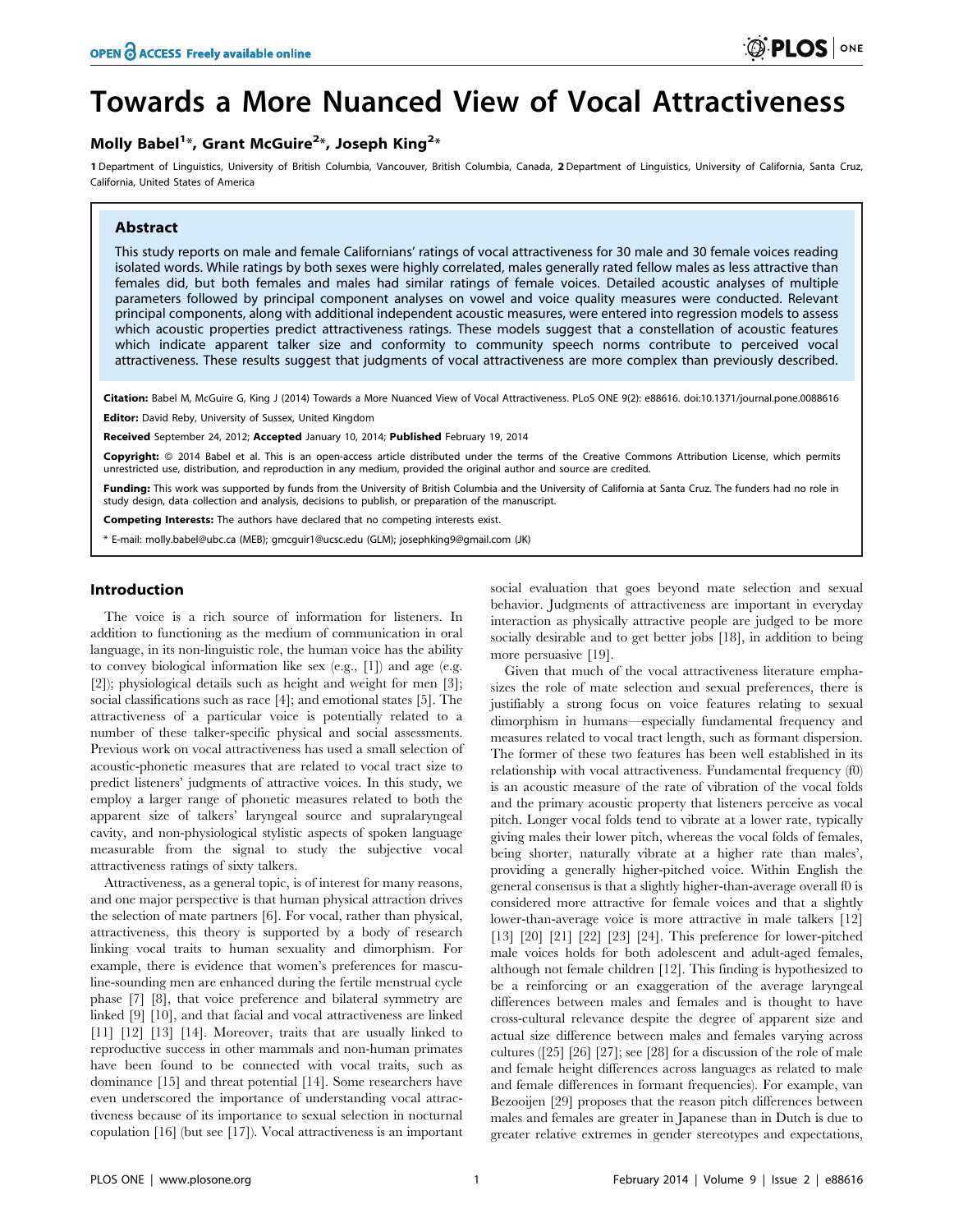but that basic interpretations of higher and lower f0 are culturally universal. In a study of Hadza speakers living as hunter-gatherers in Tanzania, lower-pitched males had higher levels of reproductive success, suggesting the existence of selectional pressures for lowpitched male voices in such communities [30].

These various effects of f0 were extensively tested in a largescale study of female voices, Feinberg et al. [24], which confirmed that higher pitched voices were rated as more attractive than lower-pitched female voices. A subset  $(n = 15)$  of the female voices – five each from a low pitch group (200 Hz), an average group (220 Hz), and a high group (240 Hz) – were selected for Feinberg and colleagues' second study which involved manipulating f0 so as to modify apparent larynx size. Using a forced-choice paradigm, male listeners judged attractiveness, age, and femininity from the vocal samples. Listeners judged talkers with apparent smaller larynxes to sound more feminine and younger. Voices with raised f0 were rated as more attractive by male listeners than those without raised f0; this effect was strongest for the voices in the low pitch group.

There is less consensus regarding the role of overall vocal tract size in attractiveness ratings. For example, Hodges-Simeon et al. [31] found that males with less dispersed formants (suggesting a longer vocal tract) were preferred by fertile-phase women (as well as low fundamental frequencies being more generally preferred). Other studies have directly explored these effects through modifications of the formant frequencies of natural voices to change f0 and vocal tract size, both independently and simultaneously. With male voices, Feinberg et al. [8] found that voices with lowered fundamental frequencies were rated as more attractive, but no effect was found from manipulating formant frequencies.

Pisanski and Rendall [32] offer another comparison of f0 and resonance characteristics. Their study also manipulated both values using a metric to establish JNDs for listener populations for each vocal feature. When compared, resonance characteristics were found to be weighted more heavily than f0 in determining attractiveness, size, and masculinity for males; the results for females were more mixed.

Some suggest that attractiveness ratings may relate to other qualities deducible from the voice, such as dominance [15]. Puts, Gaulin, and Verdolini [23] examined the perception of social and physical dominance in male voices by independently manipulating f0 and the dispersion of formant frequencies. Both larger apparent vocal tract length and larger apparent larynx size resulted in higher dominance ratings, but the effect of apparent vocal tract length affected judgments of physical dominance more than social dominance. Later work from the same group has found similar results with a more reliable measure, standardized formant position [14]. This measure was more strongly associated with sexual dimorphism and height than formant spacing in samples of participants from the United States and a Hadza community.

However, it is important not to overstate the relationship between formant measures and body size as these measures are only weakly related, and listeners are not adept at making fine judgments in speaker size [33]. González [34], for example, provides data from Spanish speakers which illustrate that the relationship between formant frequencies and body size is extremely tenuous. While it is possible that non-linguistic vocalizations may be more indicative of talker size, the primacy of linguistic communication in humans argues for acousticphonetic information that is more robustly carried through that medium to be the primary source of dominance and attractiveness judgments. Measures such as f0 and formant spacing seem to derive more from masculine and feminine traits extrapolated from the physiology.

One additional phonetic characteristic has been shown to be relevant to judgments of vocal attractiveness: voice onset time (VOT). VOT is a temporal descriptor of oral stops when they are followed by a voiced sound (e.g., a vowel) that measures the duration, either positive or negative, of the lag interval between the onset of vocal fold vibration and the release of the oral closure. VOT has been demonstrated to vary during women's menstrual cycle such that those who are at their reproductive peaks have longer VOTs than those at their lowest fertility levels [35] [36], which would increase the clarity of the contrast between, for example, a /b/-initial word like *bad* and a /p/-initial word like *pad*. This is related to the similar observation that women at reproductive peaks of their cycle are rated as more vocally attractive [16] [37]. These results suggest that, perhaps, measures of speech clarity influence attractiveness judgments as well.

Beyond individual acoustic properties of voices, Bruckert et al. [38] examined the role of averageness in attractiveness. This is a well-established phenomenon in visual attractiveness where the merging of various faces into a single composite face results in a more attractive face than most (or all) of the component ones (e.g. [39]). With respect to speech, Bruckert et al. [38] devised an innovative method of merging voices in an analogous way and found a similar result—i.e. the more voices merged, the higher the overall attractiveness rating. Further exploration of this result demonstrated that averaging the voices resulted in ''smoother'' voices. Their measure for smoothness was harmonic-to-noise (HNR) ratio; the higher the HNR the less hoarse a voice sounds [40]. Thus, voices with higher HNRs were more attractive. Moreover, and somewhat in conflict with previous results, more typical f0 and F1 values, with respect to each gender, were more attractive. The reason for the discrepancy between these results and those of Feinberg et al. [8], for example, is not clear.

To summarize, there is evidence that acoustic measures derived from sexual dimorphism, such as f0, play a significant role in judgments of vocal attractiveness. The voice spectrum is very complex and many other phonetic characteristics not previously included in studies of vocal attractiveness could contribute significantly to such judgments. Presumably any acoustic feature that may signal sex or social differences may be a significant predictor of vocal attractiveness. Previous research seems to underplay the performative aspects of spoken communication – speech is learned and used in a way that reflects identity construction, part of which might involve the use of more prescriptive gender norms, which echoes sexual dimorphic traits. In the experiment described below, we present evidence that various acoustic qualities which are potentially related to a talker's apparent size, apparent health and youthfulness, and membership in a community contribute to judgments of vocal attractiveness. To do this we used recordings of monosyllabic words, which we see as an improvement over studies that examined single vowels (e.g., [8]), as real word production is more ecologically valid for both the talkers and the listeners. In terms of pinpointing aspects of the acoustic signal that cue judgments of vocal attractiveness, single words are more appealing than full sentences, as they allow for a more controlled acoustic analysis.

In addition to the previously examined voice features such as f0 and formant spacing, this study integrates several more features that are known to systematically vary by gender, namely voice quality and duration. Voice quality is largely determined by glottal source characteristics [41] and the thinner, less massive vocal folds of women result in overall breathier voices [42] [43] [44]. This aspect of sex specific difference has been largely ignored in the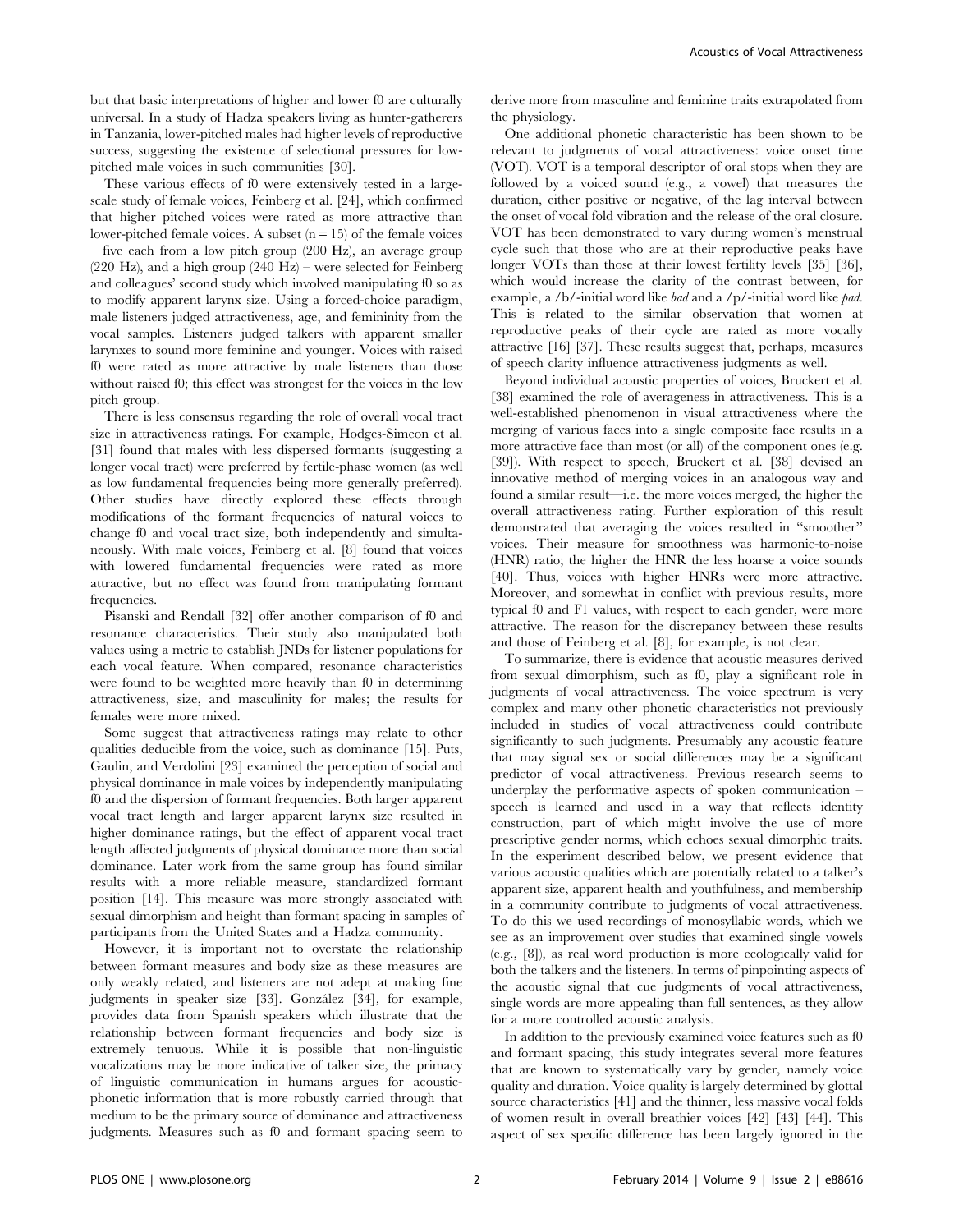vocal attractiveness literature with a few notable exceptions. The aforementioned Bruckert et al. study examined HNR, which is known to correlate with voice quality, especially hoarseness [40]. The results of that study imply that more regular vocal fold vibration was more attractive and this pattern held for both male and female voices. As to the dimorphic properties of voice quality, breathiness has been argued to be a feminine trait and related to desirability in women [45]. Based on these facts we predict that breathier female voices (within norms) would be judged to be more attractive. However, one previous attempt at examining voice quality using measures such as jitter and shimmer (consistency of rate and amplitude of vocal fold vibration, respectively) did not show clear results [10]. Other measures of voice quality remain untested.

Additionally, speech clarity, which was mentioned above with respect to VOT, is generally described as a female trait which may be used to assess attractiveness. Bradlow, Torretta, and Pisoni [46] demonstrate that female talkers produce sentences with a more expanded vowel space, less reduction, and longer durations. These factors are less directly related to physiology than f0 and voice quality, but may have some relation to speech dynamics resulting from smaller female vocal tracts [47] [48]. To our knowledge the only study to examine duration effects is Hughes et al. [10], and they were unsuccessful.

The goal of the present study, then, is to explore a wider variety of acoustic measures as predictors of attractiveness, both to test whether these additional measures are reliable predictors and to also evaluate their relative contribution overall to voice attractiveness.

## Methods

## Ethics Statement

Ethics approval for the collection of the stimuli was approved by the Institutional Review Board at the University of California, Berkeley. For the perception experiments, ethics approval was obtained from the Institutional Review Board at the University of California, Santa Cruz. Written informed consent was obtained from all participants.

#### Stimuli

As part of a previous study [49], 30 male and 30 female voices were recorded reading the stimulus set shown in Table 1. Recordings were made at 44.1 kHz using a head-mounted microphone. Female talkers (mean age 24.2, range 18–57) and male talkers (mean age 24.1, range 18–47) did not differ significantly in age  $[t(51) = 0.05, p = ns]$ . The majority of the talkers were from California, and all talkers were from regions west of the Mississippi River. Select words containing the vowels /i a u/ were chosen for the current experiment because these sounds typically represent the maximum dispersion of the first and second formant frequencies of a talker's acoustic-phonetic vowel space. All tokens were normalized to have the same RMS amplitude and had silence trimmed by hand from the beginning and end of each file.

## Procedure

Each trial consisted of each of the 15 tokens from a single voice presented sequentially in random order with 500 ms between each sound file. Subjects listened to the voices over headphones at about 70 dB in a sound-attenuated booth. After the presentation of the fifteenth token subjects were asked to rate the attractiveness of the voice on a scale from  $1-9$ , where 1 is unattractive and 9 is very attractive. Subjects were given no explicit instructions on how to judge ''attractiveness'' or rate the voices. Subjects could only respond after all tokens were presented and had an unlimited time

| Table 1. Stimuli used in the experiment. |       |      |  |  |  |  |  |
|------------------------------------------|-------|------|--|--|--|--|--|
| ul                                       | /i/   | /a/  |  |  |  |  |  |
| boot                                     | deed  | cot  |  |  |  |  |  |
| dune                                     | key   | pod  |  |  |  |  |  |
| hoop                                     | peel  | sock |  |  |  |  |  |
| toot                                     | teal  | sod  |  |  |  |  |  |
| ZO <sub>O</sub>                          | weave | tot  |  |  |  |  |  |

doi:10.1371/journal.pone.0088616.t001

to respond. The tokens from the next voice were presented 1000 ms after a response was logged. The order of voices was randomized for each subject and the experiment lasted approximately 35 minutes.

#### Participants

Thirty native speakers of Californian English (15 females, 15 males) served as raters and received course credit or \$10 for compensation. All reported normal hearing and had lived in California from toddlerhood.

#### Analyses

Acoustic analysis. As noted above, the primary goal of the study was to expand the number of acoustic parameters used in studies of voice attractiveness. As in the previous studies, f0 and standardized formant position were measured for each talker. These values were averaged across all tokens for each talker and the standard deviation of f0 was also calculated from these measures. f0 and formant frequency measures were made via Praat 5.1.20 (Institute of Phonetic Sciences) using Gaussian windows with a 2.5 ms step size. Values were calculated separately for male and females where five formants within a 0–5 kHz range for the males and 0–5.5 kHz range for females. F1–F4 were used in calculating standardized formant position (following Puts et al. [14]; see also [50]). F5 was not reliably tracked and not included in any calculations. Following Bruckert et al. [38] the Harmonic-to-Noise ratio (HNR) was calculated in the 0–3.5 kHz range for each voice using the VoiceSauce package (http://www.ee.ucla.edu/  $\sim$ spapl/voicesauce/index.html). To these basic measures we added several additional acoustic measures, detailed below.

**Duration:** Males typically have shorter durations than females [46]. This was measured from the onset to offset of spectral energy for each word and averaged for each talker. **Spectral Tilt**: This is a measure of voice quality [43] [51] [52] where, in general, higher values of tilt indicate breathier voices while lower values indicate creakiness. Several measures were taken using VoiceSauce: the short distance tilt measure of the amplitude of the first harmonic minus the amplitude of the second harmonic (H1–H2) and the longer distance measure of the first harmonic minus the peak amplitude of the first, second, and third formants (H1-A1, H1-A2, H1-A3, respectively).

**Jitter:** This is a local measure of deviation in periodicity; i.e. the averaged deviation of subsequent pitch periods, which makes this a measure of voice smoothness.

**Shimmer**: This is a local measure of variation in amplitude, i.e., the averaged deviation in amplitude of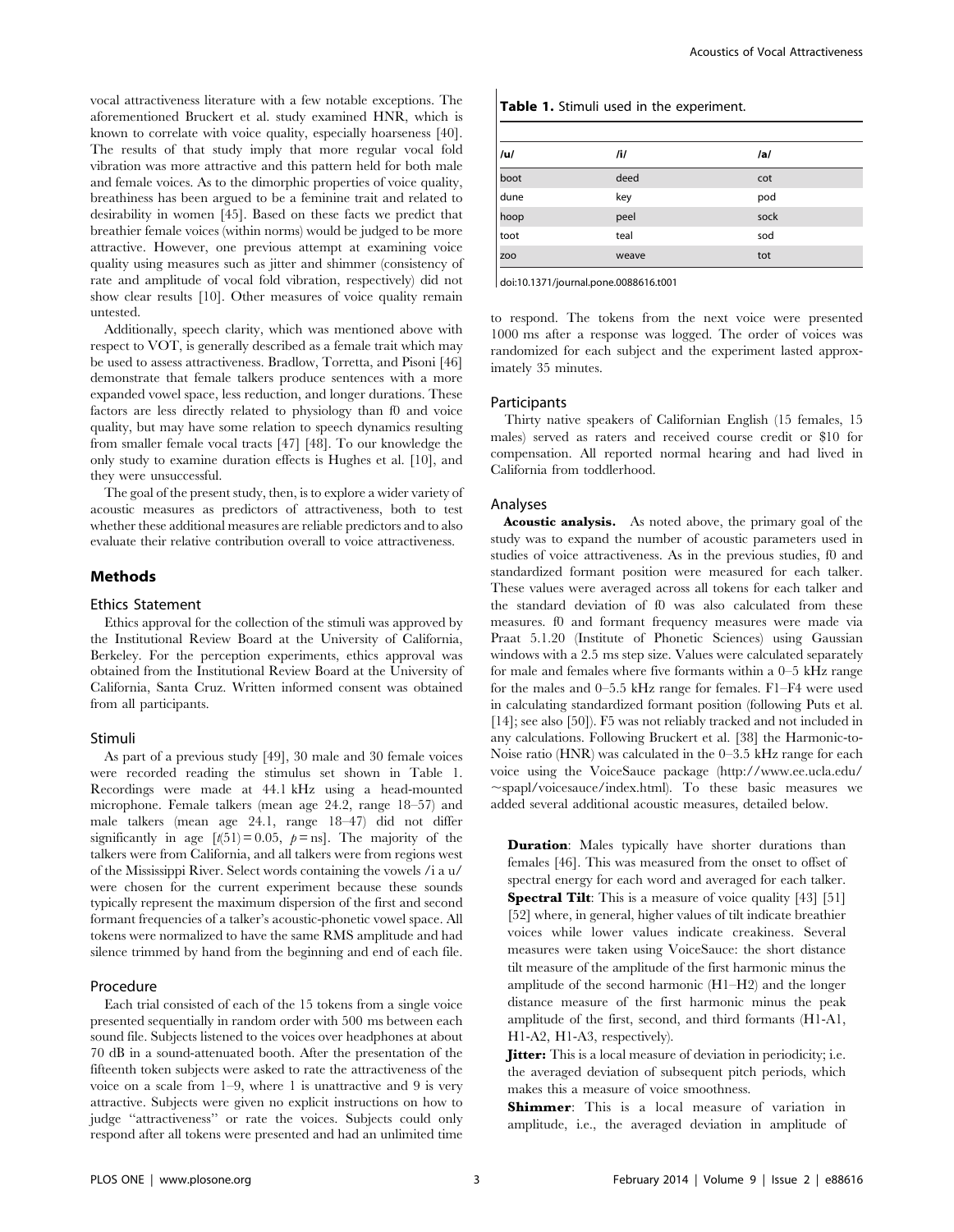subsequent pitch periods, which makes this another type of measure which assesses voice smoothness.

Principal Component Analysis. Because many of these measures may be highly correlated and in order to reduce dimensionality, principal component analyses (PCA) were calculated for the vowel quality and voice quality measures. A full PCA with all acoustic measures was uninterpretable and impractical given the number of data points. Because male and female vocal tracts vary along a continuum of size, principal components for vowel quality were calculated on the entire dataset. The fact that PC1's proportion of variance was higher for the combined male and female vowel quality model as opposed to the separate PCA calculated on the female and male subsets was taken as an indication that the combined analysis offered a better account of the data. This PCA was unguided and used the F1–F3 Barktransformed values for each vowel. Vowel PC1 accounted for just over 70% of the variance, with the remaining components accounting for considerably less variance, as is summarized in Table 2. Table 2 also provides the relative weightings and proportion of variance for each component, which are necessary to interpret what each component represents in terms of the acoustic measures. Vowel PC1 has positive loadings for all of the resonant frequencies, but is dominated by the F2 of /u/. Vowel PC4 has positive loadings for the F1 of  $/i$  and  $/u$  which suggests this component is largely representative of apparent vocal tract size, given the known relationship between the F1 of /i/ and /u/ and back cavity length [53].

Given fundamental differences in vocal fold vibration for males and females, separate PCAs were performed for male and female voice quality characteristics. These unguided PCA analyses included all of the voice quality and voice smoothness measures, i.e., H1–H2, H1-A3, HNR, jitter, and shimmer. The female analysis is summarized in Table 3. Female Voice PC1 represented 64.7% of the variance in the voice quality measures; Voice PC2 also accounted for a relatively large amount of the variance, nearly 25%. Voice PC3 through PC7 represented considerably less of the variance, and combined their contributions brought the model up to 100%. PC8 and PC9 provided very small contributions with shimmer and jitter weighted heavily for these higher components.

From a general perspective, the male voice quality analysis is superficially similar to the females', and is summarized in Table 4. The male Voice PC1 accounted for 69% of the variance in the

Table 2. The cumulative proportion of variance accounted for and loadings from the PCA of vowel quality from F1/F2 measures.

|                                      | PC <sub>1</sub> | PC <sub>2</sub> | PC3                            | PC4            | PC5                                          | PC6      |
|--------------------------------------|-----------------|-----------------|--------------------------------|----------------|----------------------------------------------|----------|
| <b>Standard Deviation</b>            | 1.539           | 0.759           | 0.459                          | 0.344          | 0.262                                        | 0.143    |
| Proportion of variance               | 0.705           | 0.171           | 0.063                          | 0.035          | 0.020                                        | 0.006    |
| Cumulative variance<br>accounted for | 0.705           | 0.876           | 0.938                          | 0.974          | 0.994                                        | 1.000    |
| F1/a/                                | 0.340           |                 |                                |                | $-0.558$ $-0.181$ $-0.062$ $-0.724$ $-0.114$ |          |
| F1 / i/                              | 0.222           | $-0.124$ 0.125  |                                | 0.609          | 0.228                                        | $-0.704$ |
| F1 / u/                              | 0.237           | $-0.095$ 0.042  |                                | 0.678          | 0.007                                        | 0.688    |
| F2/a/                                | 0.233           |                 | $-0.528 - 0.452 - 0.229 0.634$ |                |                                              | 0.094    |
| F2 / i/                              | 0.441           | $-0.166$ 0.806  |                                | $-0.315$ 0.147 |                                              | 0.086    |
| F2 / u/                              | 0.728           | 0.599           |                                |                | $-0.310 -0.113 -0.026 -0.038$                |          |

doi:10.1371/journal.pone.0088616.t002

voice quality analysis, with the remaining components absorbing considerably less. Male voice PC7 was necessary to bring the entire model up to accounting for 100% of the cumulative variance, but like with the female voice models, while PC8 and PC9 accounted for only miniscule variance overall, they were strongly weighted with shimmer and jitter.

#### Results

## Listener ratings by gender

Agreement between raters was assessed using Kendall's coefficient of concordance. The results are summarized in Table 5. Among all groups, for all listeners and voice genders there was strong inter-rater reliability; this was strongest for males rating females and weakest for males rating male voices. Table 6 summarizes the means and standard deviations of the ratings; ratings of male voices showed more variation than those for females and female voices were overall judged as more attractive. All listeners' judgments for each talker were averaged by listener gender and two Pearson product-moment correlation coefficients were computed to assess the relationship between male and female ratings of male voices and male and female ratings of female voices. Results show there was a strong correlation between both genders' ratings for both male voices  $(t[28] = 5.5, r = 0.74,$  $p<0.001$  and female voices (t[28] = 8.94, r = 0.86, p $<0.001$ ). This relationship is shown in Figure 1.

The correlation shown in Figure 1, together with the information in Tables 4 and 5, indicate three main points. First, male and female raters agreed strongly on which voices are attractive and which are not for both genders. Second, this agreement tended to be stronger for the female voices; there is less agreement on the male voices which show both less inter-rater reliability and greater standard deviations. Finally, while males and females give female voices much the same attractiveness ratings, males rank fellow male voices as less attractive as a group than females do. These results suggest subtle differences in the ratings of male and female voices by the participants. While previous work has found that male listeners are essentially unwilling to rate other men with respect to attractiveness (providing uniformly low ratings for all voices, c.f. [32]), our male listeners generally agreed with female raters, although they provided slightly lower values. It is possible that males have less experience ranking male voices in terms of attractiveness or that they are unwilling to give male voices high attractiveness ratings.

#### Predicting listener judgments

As this study is largely exploratory, stepwise linear regression models were used to predict listeners' attractiveness ratings. Before using the whole panoply of acoustic features, we examined the results of simple linear regression models for male and female voices using the more traditional measures of average pitch and formant position with the listeners' ratings as the dependent variable, with the hope of replicating previous findings. The model for the female voices is summarized in Table 7. Average f0 was not a significant predictor, but formant position was; listeners rated female voices with more dispersed formants, or apparently shorter vocal tracts, as more attractive. Overall, this model for the female voices was significant. The traditional model for the male voices is summarized in Table 8; contrary to the results for the female voices, it was not significant. The measures of average f0 and formant position did not significantly predict listeners' attractiveness ratings for the male voices.

We computed a second round of linear regressions using the principal components described above as the independent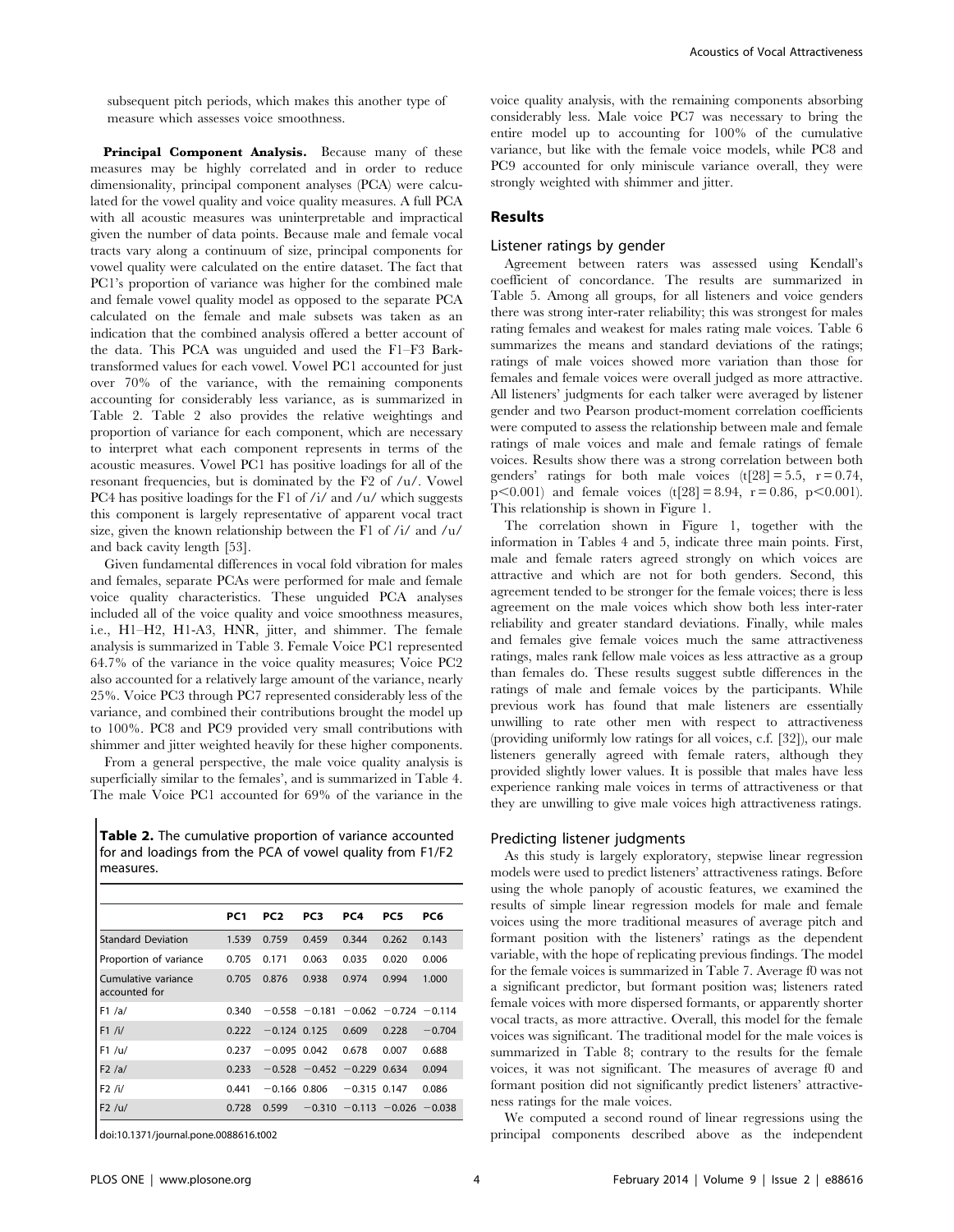Table 3. The cumulative proportion of variance accounted for and loadings from the PCA of voice quality measures for female voices.

|                                     | PC <sub>1</sub> | PC <sub>2</sub> | PC3      | PC4      | PC5      | PC6      | PC7      | PC8      | PC9      |
|-------------------------------------|-----------------|-----------------|----------|----------|----------|----------|----------|----------|----------|
| Standard deviation                  | 6.047           | 3.748           | 1.754    | 1.178    | 0.946    | 0.605    | 0.465    | 0.011    | 0.003    |
| Proportion accounted for            | 0.6466          | 0.2484          | 0.0544   | 0.0245   | 0.0158   | 0.0065   | 0.0038   | 0.0000   | 0.0000   |
| Cumulative proportion accounted for | 0.6466          | 0.8950          | 0.9494   | 0.9739   | 0.9897   | 0.9962   | 1.0000   | 1.0000   | 1.0000   |
| H <sub>1H2u</sub>                   | 0.258           | $-0.033$        | $-0.939$ | 0.127    | $-0.118$ | 0.144    | $-0.021$ | 0.001    | 0.000    |
| H <sub>1</sub> A <sub>1u</sub>      | 0.258           | 0.135           | 0.096    | 0.726    | $-0.142$ | $-0.583$ | $-0.139$ | $-0.002$ | 0.001    |
| H <sub>1</sub> A <sub>2u</sub>      | 0.677           | $-0.012$        | 0.296    | $-0.109$ | $-0.569$ | 0.343    | 0.025    | $-0.001$ | $-0.001$ |
| H <sub>1</sub> A <sub>3u</sub>      | 0.618           | $-0.017$        | 0.055    | $-0.072$ | 0.762    | $-0.038$ | 0.169    | 0.002    | 0.000    |
| HNR35                               | 0.052           | 0.925           | $-0.072$ | $-0.306$ | $-0.012$ | $-0.112$ | $-0.175$ | $-0.005$ | 0.001    |
| CPP                                 | $-0.156$        | 0.349           | 0.089    | 0.563    | 0.127    | 0.606    | 0.382    | 0.000    | $-0.002$ |
| Energy                              | 0.012           | $-0.056$        | 0.079    | 0.171    | 0.213    | 0.376    | $-0.880$ | $-0.002$ | 0.002    |
| <b>Jitter</b>                       | 0.000           | $-0.001$        | 0.000    | 0.001    | 0.000    | 0.002    | 0.003    | $-0.174$ | 0.985    |
| <b>Shimmer</b>                      | 0.000           | $-0.004$        | $-0.001$ | 0.000    | 0.002    | 0.000    | 0.003    | $-0.985$ | $-0.174$ |

doi:10.1371/journal.pone.0088616.t003

variables. For each regression we used the appropriate principal components which brought the percentage of variance accounted for up to 95%, along with duration, f0 mean, and the standard deviation of f0. The formant position measure was highly correlated with the vowel quality PC1  $[t(58) = 24.26, p < 0.001,$  $r = 0.95$ ]. To avoid colinearity in the models, the formant position measure was not implemented in the reported analyses; we chose to use the vowel quality PC1 in lieu of the formant position measure because the principal component is a more comprehensive predictor based on a collection of several acoustic measures. We constructed models for female and male voices separately, using combined male and female principal components for the vowel quality and the separate components for voice quality. The variables for the final models were chosen using a backwards selection procedure with a criterion of  $p<0.15$ . Following this procedure, the two final models were then calculated with the remaining predictors. The first of these models, shown in Table 9, had listeners' attractiveness judgments of the female voices as its dependent variable and the other had the male voices; the male

model is shown in Table 10. Zero-order correlations of the vocal attractiveness ratings and each acoustic variable are presented in Tables 11 for all voices and in Tables 12 and 13 for female and male voices, respectively, to aid in the interpretation of the results.

While the female and male models share some features, they differ along several dimensions as well. The female model uses four predictors, but only three of these contribute significantly the model. The negative coefficient for average f0 for the female voices indicates that listeners rated female voices with lower fundamental frequencies as more attractive; the coefficient for this factor indicates, however, that the magnitude of this effect was miniscule. Vowel PC1 was a significant predictor for female voices. This component was positively loaded for all formant values, but was dominated by the F2 of /u/. The positive loadings for all formants may serve as an indicator of apparent-talker size with apparently smaller females being rated as more attractive, yet the weight of /u/ F2 for this component suggests that it is more strongly an indicator or dialect-specific vowel position with respect to the rest of the vowel space. More fronted productions of  $/u - t$  that is,

Table 4. The cumulative proportion of variance accounted for and loadings from the PCA of voice quality measures for male voices.

|                                     | PC <sub>1</sub> | PC <sub>2</sub> | PC <sub>3</sub> | PC4      | PC <sub>5</sub> | PC6      | PC7      | PC8      | PC9      |
|-------------------------------------|-----------------|-----------------|-----------------|----------|-----------------|----------|----------|----------|----------|
| Standard deviation                  | 6.724           | 3.220           | 2.129           | 1.774    | 1.051           | 0.759    | 0.589    | 0.017    | 0.004    |
| Proportion accounted for            | 0.693           | 0.159           | 0.069           | 0.048    | 0.017           | 0.009    | 0.005    | 0.000    | 0.000    |
| Cumulative proportion accounted for | 0.693           | 0.851           | 0.921           | 0.969    | 0.986           | 0.995    | 1.000    | 1.000    | 1.000    |
| H <sub>1H2u</sub>                   | 0.237           | 0.061           | $-0.177$        | 0.719    | $-0.199$        | $-0.292$ | $-0.517$ | 0.002    | $-0.003$ |
| H <sub>1</sub> A <sub>1u</sub>      | 0.418           | 0.184           | $-0.065$        | 0.478    | 0.228           | 0.278    | 0.655    | $-0.001$ | 0.002    |
| H <sub>1</sub> A <sub>2u</sub>      | 0.648           | $-0.080$        | 0.049           | $-0.319$ | 0.578           | $-0.284$ | $-0.234$ | 0.002    | $-0.001$ |
| H <sub>1</sub> A <sub>3u</sub>      | 0.564           | $-0.142$        | 0.271           | $-0.194$ | $-0.633$        | 0.377    | $-0.091$ | $-0.002$ | 0.001    |
| HNR35                               | $-0.018$        | $-0.934$        | $-0.007$        | 0.170    | $-0.017$        | $-0.203$ | 0.241    | 0.002    | 0.000    |
| <b>CPP</b>                          | $-0.176$        | $-0.111$        | 0.722           | 0.293    | 0.354           | 0.379    | $-0.283$ | 0.003    | 0.001    |
| Energy                              | 0.019           | 0.228           | 0.606           | 0.026    | $-0.220$        | $-0.656$ | 0.319    | $-0.001$ | $-0.001$ |
| Jitter                              | 0.000           | 0.001           | 0.000           | $-0.001$ | $-0.001$        | 0.003    | 0.003    | 0.442    | $-0.897$ |
| Shimmer                             | 0.001           | 0.002           | $-0.001$        | $-0.001$ | $-0.003$        | 0.000    | 0.001    | 0.897    | 0.442    |

doi:10.1371/journal.pone.0088616.t004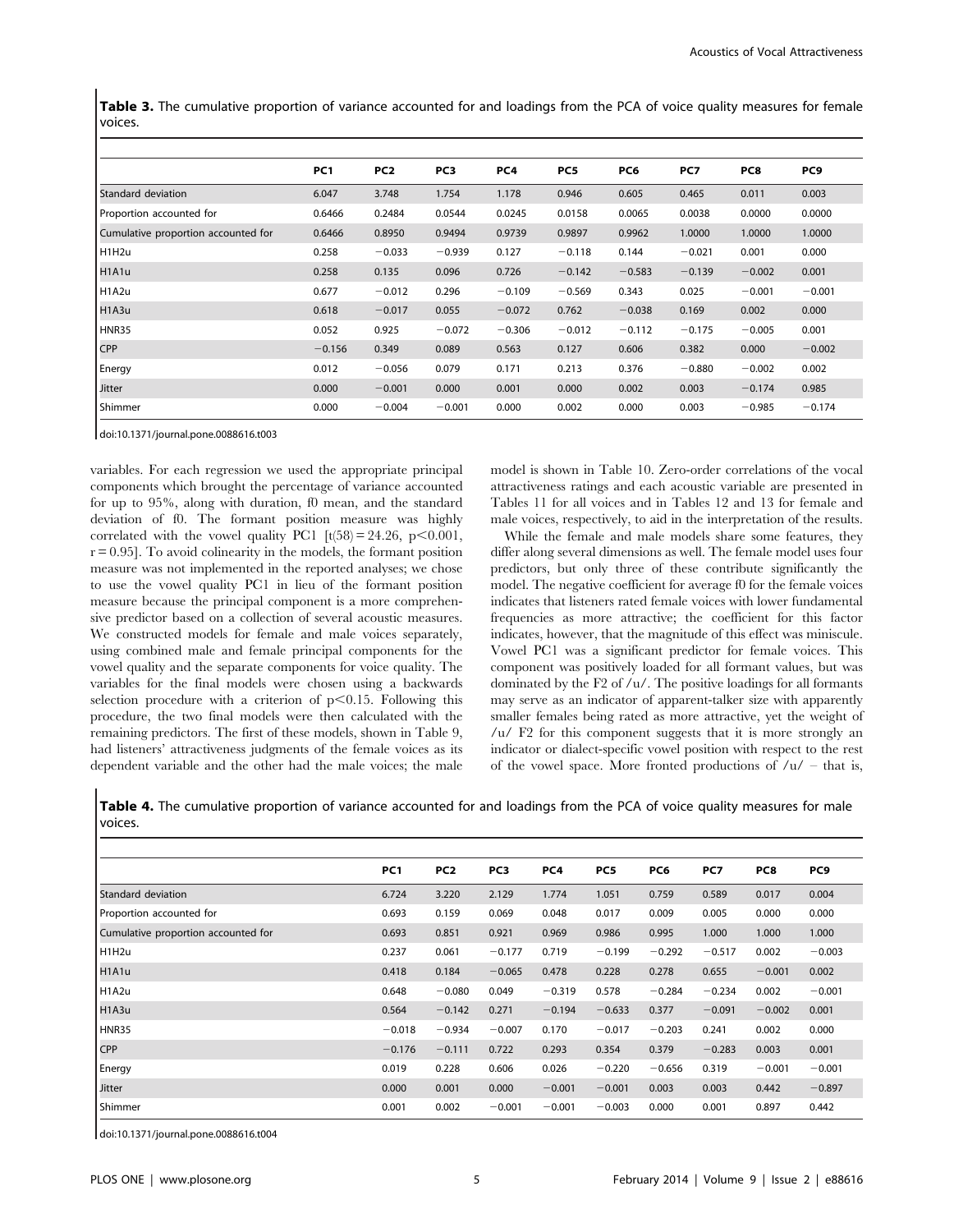| <b>Table 5.</b> Kendall's coefficient of concordance (W) for female<br>and male voices from female and male raters. |       |         |  |  |  |  |
|---------------------------------------------------------------------------------------------------------------------|-------|---------|--|--|--|--|
| <b>Female Voices</b>                                                                                                | w     | р       |  |  |  |  |
| Female raters                                                                                                       | 0.274 | < 0.001 |  |  |  |  |
| Male raters                                                                                                         | 0.476 | < 0.001 |  |  |  |  |
| Male Voices                                                                                                         |       |         |  |  |  |  |
| Female raters                                                                                                       | 0.274 | < 0.001 |  |  |  |  |
| Male raters                                                                                                         | 0.185 | < 0.001 |  |  |  |  |

doi:10.1371/journal.pone.0088616.t005

those that are higher in  $F2$  – contribute to higher attractiveness ratings for female voices. Female Voice PC3 was also a significant contributor in predicting listeners' ratings. The negative coefficient of the voice quality principal component coupled with the negative and powerful loading of H1–H2 indicates that female voices exhibiting a breathier voice quality were judged as more attractive.

The male model included a much wider range of predictors than the female model, but only two of these contributed significantly: Vowel PC4 and average duration. Vowel PC4 is highly loaded with the F1 of /i/ and /u/, and the male model returns a negative coefficient for this factor. This indicates that listeners were more likely to rate a male voice as attractive if it had lower F1 values for /i/ and /u/, suggesting a larger back cavity. Male voices were also rated as more attractive if their productions were on average shorter in duration.

#### **Discussion**

This experiment and analyses contribute major findings along two fronts. First, we show that male and female listeners largely agree with each other when rating vocal attractiveness. This is demonstrated by the strong correlations in ratings for male and female listeners and the significant inter-rater reliability. While this agreement is nearly one-to-one for female voices, males are reluctant to give fellow male voices high attractiveness ratings. There are several possible interpretations for this finding. It could simply be the case that males are not as experienced with rating male voices in this way. The low inter-rater reliability scores for the males rating male voices potentially support this. However, alternatively the ratings could be constrained by cultural norms relating to masculinity and perceived sexuality. These two accounts are not necessarily independent; cultural norms and taboos can limit the experience males have with rating the attractiveness of their fellow males. A final and related aspect of this is that the open-ended nature of the task and lack of specificity in instructing the subjects may have led the participants to

Table 6. Means and standard deviations for male and female voices and male and female raters.

| <b>Female Voices</b> | M    | sd   |
|----------------------|------|------|
| Female raters        | 5.05 | 1.89 |
| Male raters          | 5.07 | 1.67 |
| <b>Male Voices</b>   |      |      |
| Female raters        | 4.67 | 1.98 |
| Male raters          | 4.05 | 1.99 |

doi:10.1371/journal.pone.0088616.t006



Figure 1. Correlations between Male and Female raters for Male (M, in blue) and Female (F, in red) voices. doi:10.1371/journal.pone.0088616.g001

approach the rating differently for different voices  $-$  i.e., as mate selection/sexual attraction versus likeability. A more directed task or more extensive post-task questioning of the participants could have resolved this ambiguity Overall, however, the general agreement we find amongst listeners illustrates that the perception of what constitutes attractive voices is shared between listeners of both genders.

Exactly which acoustic qualities are driving the shared attractiveness ratings is the second major finding. In using a wider variety of acoustic measures than previous studies, and then filtering out redundant colinearity with PCAs, we found that several parameters predict listener judgments. These parameters fit into measures that generally relate to apparent vocal tract size, apparent health or youthfulness, and typicality or membership in a speech community. We discuss our results with respect to each of these contributions in turn.

A major predictor for the attractiveness judgments for male voices illustrated the importance of lower formant frequencies, particularly the role of lower first formant frequencies for /i/ and /u/. This suggests that apparent vocal tract size matters for the perceived attractiveness of male voices. For most vowels, the first formant frequency is an indicator of back cavity length (i.e., the length of the vocal tract behind the articulatory constriction [53]), which is the portion of the vocal tract that differs most significantly across genders as a result of the lowering of the male larynx during puberty [54]. Lower first formant frequencies for /i/ and /u/ were judged as more attractive for males. It should also be noted that while F1 is generally a reliable indicator of back cavity length, this relationship is poorest with vowels like /a/ that have front and back cavities of near identical length [53]. Finally, we should note that previous studies on the effect of apparent vocal tract size have found mixed results. For example, Feinberg et al. [8] failed to find an independent effect for apparent vocal tract length, while studies such as Pisanski and Rendall [32] did find such an effect and Puts et al. [55] found a similar effect for dominance.

In this vein, while perceivable estimation of vocal tract size surfaced as a meaningful predictor in attractiveness judgments for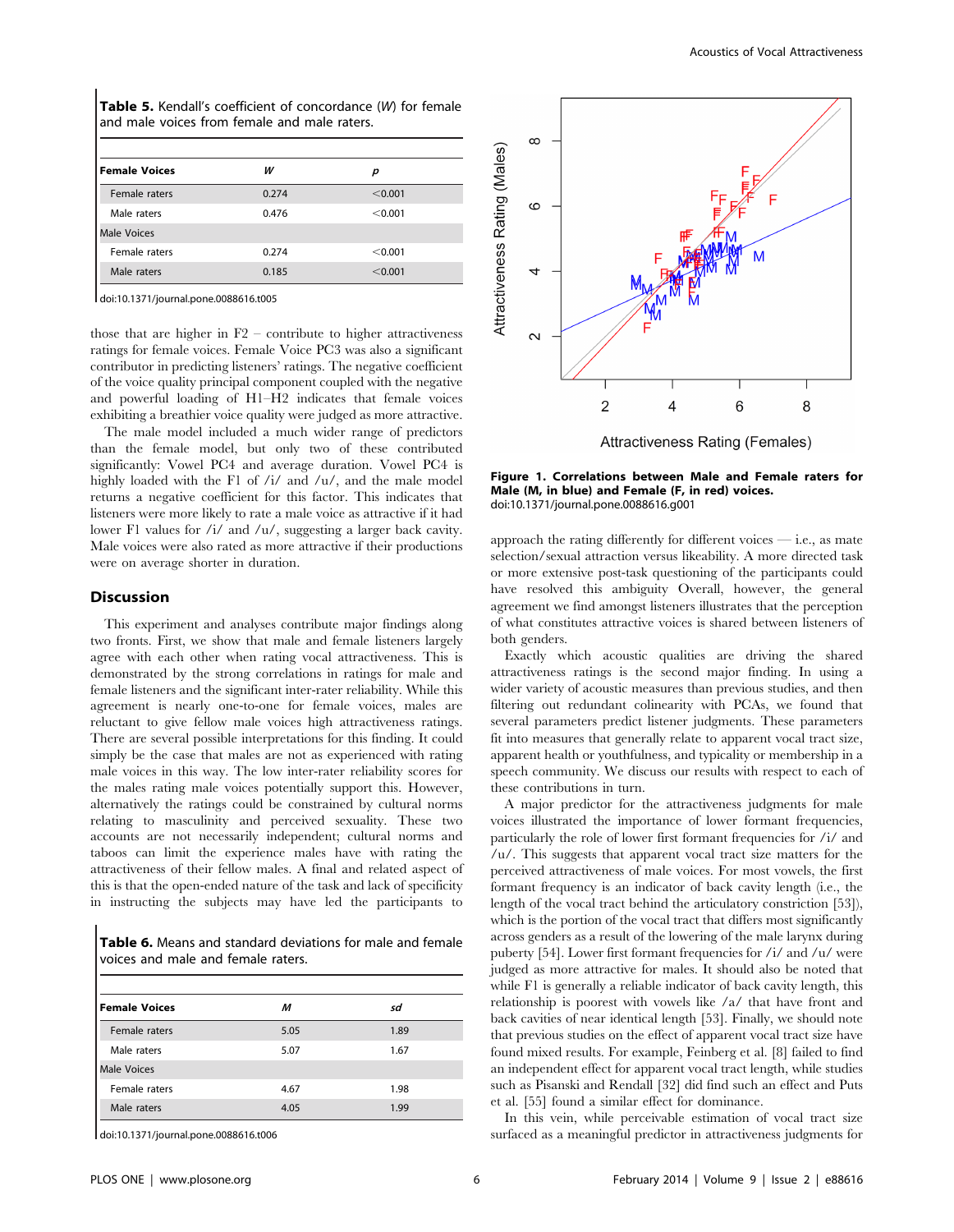|                         | <b>Estimate</b> | Std. Error | t value | p value |
|-------------------------|-----------------|------------|---------|---------|
| (Intercept)             | 6.73            | 1.98       | 3.4     | < 0.01  |
| Average f0              | $-0.01$         | 0.01       | $-1.34$ | 0.19    |
| <b>Formant Position</b> | 3.27            | 1.03       | $-3.17$ | < 0.01  |

doi:10.1371/journal.pone.0088616.t007

male voices, formant position did not; however, that an estimation of back cavity length should be a better proxy for vocal tract length than formant spacing should not be surprising. A measure such as formant spacing is strongly affected by linguistic variance in vowel production, thus back cavity length as extracted from specific vowel productions is a more direct measure (and presumably more reliable). This may not be true for non-linguistic utterances (cries, sighs, screams, etc.) which may pattern more like the threat calls that produced effective vocal tract length proxies in Fitch's [56] primate research. Moreover, back cavity length is more directly related to the larynx lowering in post-pubescent males and thus a stronger cue to voice differences between males and females.

Our analysis does not necessarily contradict previous work which finds that simple apparent-size measures like formant position and f0 do play a role in perceived attractiveness. The results simply indicate that these factors do not significantly predict judgments of perceived attractiveness when additional acoustic measures are considered. To assess whether f0 and formant position play any role whatsoever in the attractiveness ratings for this voice corpus, we ran linear models with only f0 and formant position as potential predictors. These results returned a significant model for the female voices, but not the male voices. Moreover, while there is evidence for the universality of the cultural interpretation of f0 [26] [29], it is likely that different populations have different weights for its importance. Our results provide a concrete example of this: female voices with slightly lower average f0 values were rated as more attractive by listeners. Again, this finding does not directly contradict previous work which found slightly higher-than-average f0s were more attractive in female voices (e.g., [13] [20] [21] [22]). Rather, it seems that such findings may be less robustly generalizable across speaker and listener populations than previously assumed.

Female voices with breathier voice quality were rated as more attractive. This role of voice quality in the female model can be interpreted as either an indication of healthy or youthful larynges or as a generally feminine trait. Creaky voice qualities can often be associated with excessive smoking or drinking habits, in addition to more temporary ailments such as the common cold or laryngitis [57]. However, overall breathier voices are typical of female voices more generally (e.g. [42] [44]). Disentangling these two interpre-

Table 8. Predictors for the traditional regression model with male voices. F[2,27] = 1, Adjusted  $r^2$  = 0.02, p = 0.27.

|                         | <b>Estimate</b> | Std. Error | t value | p value |
|-------------------------|-----------------|------------|---------|---------|
| (Intercept)             | 5.98            | 1.11       | 5.37    | < 0.001 |
| Average f0              | $-0.01$         | 0.01       | $-1.65$ | 0.11    |
| <b>Formant Position</b> | 0.1             | 1.15       | 0.09    | 0.93    |

doi:10.1371/journal.pone.0088616.t008

| Table 9. Predictors for the regression model with female |  |  |  |
|----------------------------------------------------------|--|--|--|
| voices. F[4,25] = 9.4, Adjusted $r^2$ = 0.54, p < 0.001. |  |  |  |

|                  | <b>Estimate</b> | <b>Std. Error</b> | t value | p value |
|------------------|-----------------|-------------------|---------|---------|
| (Intercept)      | 7.93            | 1.57              | 5.05    | < 0.001 |
| Average f0       | $-0.02$         | 0.01              | $-2.21$ | < 0.05  |
| Vowel-PC1        | 0.48            | 0.17              | 2.85    | < 0.01  |
| Vowel-PC3        | 0.52            | 0.28              | 1.82    | 0.08    |
| Female Voice-PC3 | $-0.26$         | 0.09              | $-2.95$ | < 0.01  |

doi:10.1371/journal.pone.0088616.t009

tations is not possible within this study. A further interpretation offered by Henton and Bladon [45] is that breathier voices might simulate arousal for females. We would suggest, however, that breathier voice qualities indicate younger and healthier larynges or femininity more generally, as opposed to a speech characteristic specifically associated with the indication of sexual arousal.

The results also point to the importance of local sociophonetic cues in assessing vocal attractiveness. For female voices, the largest contributor was a principal component associated with higher second formant frequencies for /u/. This pattern of /u/-fronting is characteristic of Californians, especially younger females [58] [59] [60] [61], and here it was found to be important to the attractiveness of the voice. We suggest that more attractive ratings for female voices with more fronted productions of /u/ is a preference for talkers who exhibit patterns similar to one's own speech; this is akin to the recurrent finding that perceivers have a preference for average faces [62]. Essentially, we can consider this to be a measure of speech conformity within a community.

For the male voices, averageness or typicality are also part of the duration result. Male voices with shorter durations were judged as more attractive. This result echoes what has been documented in the literature on male $\sim$ female differences; males typically have shorter durations than females [63] [64]. Judging male voices with shorter durations as attractive is again suggestive that attractiveness judgments are mediated by what is considered normal or average for a group.

Finally we should note that one major challenge is reconciling different results across experiments in the literature which synthetically manipulate the speech signal and those which retain a natural and therefore uncontrolled signal. By manipulating formant frequencies, researchers can, of course, clearly test hypotheses, but this can also lead researchers to synthesize

Table 10. Predictors for the regression model with male voices. F[7,22] = 7.23, Adjusted  $r^2$  = 0.60, p < 0.001.

|                | <b>Estimate</b> | <b>Std. Error</b> | t value | p value |
|----------------|-----------------|-------------------|---------|---------|
| (Intercept)    | 5.67            | 0.63              | 8.96    | < 0.001 |
| Vowel-PC1      | $-0.31$         | 0.18              | $-1.75$ | 0.09    |
| Vowel-PC2      | 0.25            | 0.13              | 1.98    | 0.06    |
| Vowel-PC3      | $-0.37$         | 0.25              | $-1.52$ | 0.14    |
| Vowel-PC4      | $-1.75$         | 0.33              | $-5.27$ | < 0.001 |
| Male Voice-PC1 | 0.03            | 0.02              | 1.85    | 0.08    |
| Male Voice-PC4 | $-0.07$         | 0.05              | $-1.46$ | 0.16    |
| Duration       | $-4.10$         | 1.26              | $-3.26$ | < 0.01  |

doi:10.1371/journal.pone.0088616.t010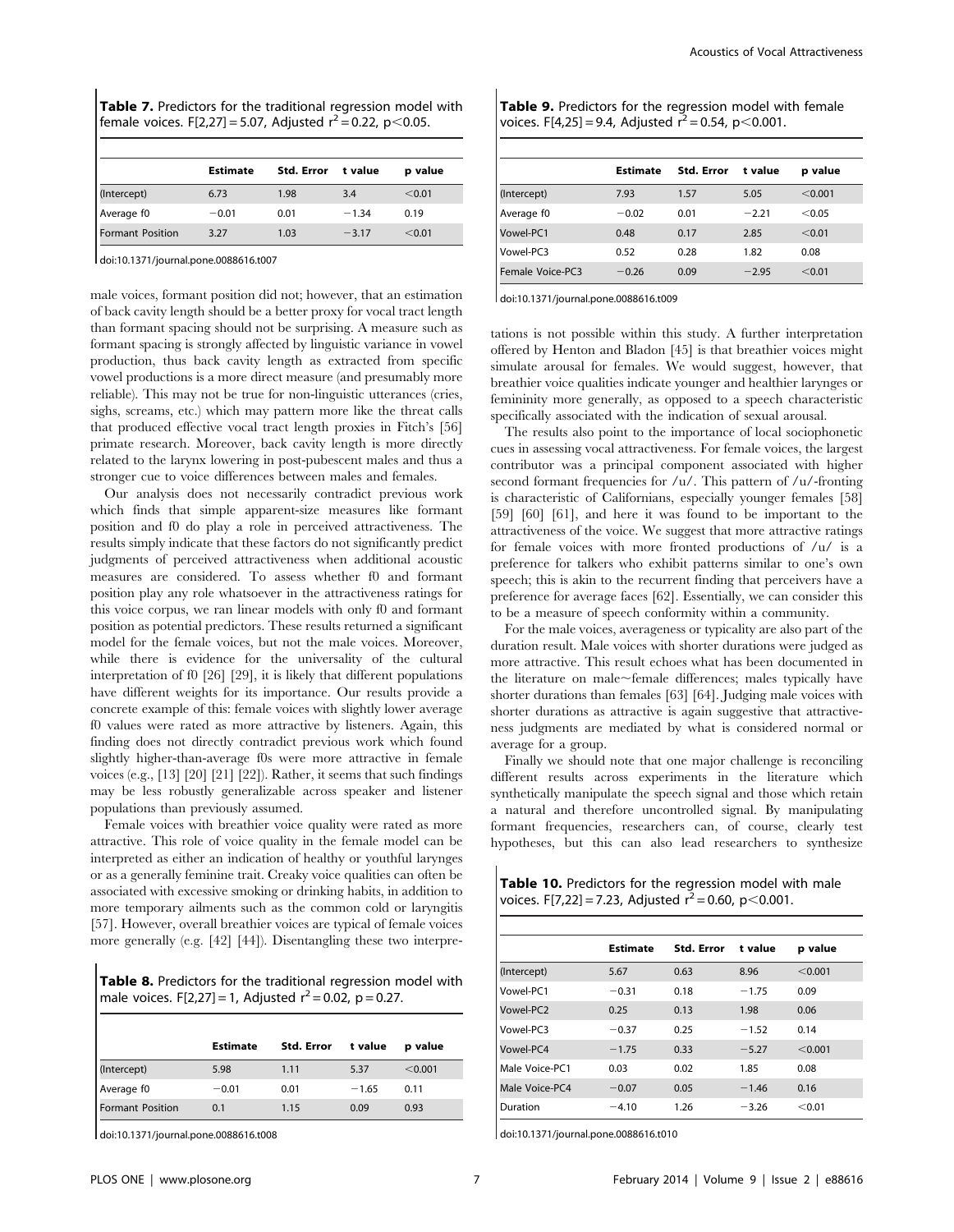Table 11. Zero-order correlations between vocal attractiveness ratings and each acoustic measure for all 60 voices pooled together.

|                | df | t value | r       | p value |
|----------------|----|---------|---------|---------|
| f <sub>0</sub> | 58 | 2.58    | 0.31    | 0.02    |
| Duration       | 58 | 0.75    | 0.1     | 0.45    |
| F2 / i/        | 58 | 4.84    | 0.54    | < 0.001 |
| F2 / u/        | 58 | 4.42    | 0.51    | < 0.001 |
| F2/a/          | 58 | 0.92    | 0.12    | 0.36    |
| F1 / i/        | 58 | 2.16    | 0.27    | 0.03    |
| F1 / u/        | 58 | 1.79    | 0.23    | 0.08    |
| F1/a/          | 58 | 1.88    | 0.24    | 0.07    |
| $H1-H2$        | 58 | 2.9     | 0.35    | 0.005   |
| $H1-A1$        | 58 | 2.3     | 0.29    | 0.03    |
| $H1-A2$        | 58 | 3.64    | 0.43    | < 0.001 |
| $H1-A3$        | 58 | 3.06    | 0.37    | < 0.01  |
| <b>HNR</b>     | 58 | 1.93    | 0.25    | 0.06    |
| CPP            | 58 | $-2.94$ | $-0.36$ | < 0.01  |
| Energy         | 58 | $-2.19$ | $-0.28$ | 0.03    |
| Jitter         | 58 | $-0.9$  | $-0.12$ | 0.373   |
| Shimmer        | 58 | $-0.32$ | $-0.04$ | 0.75    |

doi:10.1371/journal.pone.0088616.t011

combinations of acoustic-phonetic parameters that might not occur in natural speech, thus giving listeners tokens which do not approximate natural speech. Thus, both approaches are necessary for fully understanding the phenomena at hand.

Table 12. Zero-order correlations between vocal attractiveness ratings and each acoustic measure for the 30 female voices.

|                | df | t value | r        | p value |
|----------------|----|---------|----------|---------|
| f <sub>0</sub> | 28 | $-0.34$ | $-0.06$  | 0.74    |
| Duration       | 28 | 1.28    | 0.24     | 0.21    |
| F2 /i/         | 28 | 3.65    | 0.57     | < 0.01  |
| F2 / u/        | 28 | 3.51    | 0.55     | < 0.01  |
| F2 /a/         | 28 | $-0.25$ | $-0.05$  | 0.8     |
| F1 / i/        | 28 | 1.44    | 0.26     | 0.16    |
| F1 / u/        | 28 | 0.8     | 0.15     | 0.43    |
| F1/a/          | 28 | $-0.3$  | $-0.06$  | 0.76    |
| $H1-H2$        | 28 | 1.2     | 0.22     | 0.24    |
| $H1-A1$        | 28 | 1.99    | 0.35     | 0.06    |
| $H1-A2$        | 28 | 2.91    | 0.48     | < 0.01  |
| $H1-A3$        | 28 | 2.54    | 0.43     | 0.02    |
| <b>HNR</b>     | 28 | $-0.22$ | $-0.04$  | 0.83    |
| <b>CPP</b>     | 28 | $-2.46$ | $-0.42$  | 0.02    |
| Energy         | 28 | 0.62    | 0.12     | 0.53    |
| Jitter         | 28 | $-0.73$ | $-0.14$  | 0.47    |
| Shimmer        | 28 | $-0.03$ | $-0.007$ | 0.97    |

doi:10.1371/journal.pone.0088616.t012

| <b>Table 13.</b> Zero-order correlations between vocal      |
|-------------------------------------------------------------|
| attractiveness ratings and each acoustic measure for the 30 |
| male voices.                                                |

|               | df | t value | r       | p value |
|---------------|----|---------|---------|---------|
| f0            | 28 | $-1.46$ | $-0.27$ | 0.15    |
| Duration      | 28 | $-0.94$ | $-0.18$ | 0.35    |
| F2 / i/       | 28 | 0.48    | 0.09    | 0.63    |
| F2 / u/       | 28 | 0.44    | 0.08    | 0.66    |
| F2/a/         | 28 | $-1.19$ | $-0.22$ | 0.24    |
| F1 / i/       | 28 | $-4.45$ | $-0.64$ | < 0.001 |
| F1 / u/       | 28 | $-3.33$ | $-0.53$ | < 0.01  |
| F1/a/         | 28 | $-0.63$ | $-0.12$ | 0.53    |
| $H1-H2$       | 28 | $-0.07$ | $-0.01$ | 0.95    |
| $H1-A1$       | 28 | 1.23    | 0.23    | 0.23    |
| $H1-A2$       | 28 | 2.6     | 0.44    | 0.01    |
| $H1-A3$       | 28 | 1.8     | 0.32    | 0.08    |
| <b>HNR</b>    | 28 | $-0.95$ | $-0.18$ | 0.35    |
| <b>CPP</b>    | 28 | $-2.25$ | $-0.39$ | 0.03    |
| Energy        | 28 | $-0.41$ | $-0.08$ | 0.69    |
| <b>Jitter</b> | 28 | 1.13    | 0.21    | 0.27    |
| Shimmer       | 28 | 1.68    | 0.3     | 0.1     |

doi:10.1371/journal.pone.0088616.t013

## Conclusion

Our study expands on previous findings by demonstrating that acoustic-phonetic features relating to sexual dimorphism, apparent health and youthfulness, and community-based typicality collectively contribute to listeners' perception of vocal attractiveness. Moreover, we find that male and female ratings of attractiveness are highly correlated, which suggests that asking listeners to rate ''how attractive a voice is'' does not obligatorily involve an evaluation that conjures up associations with mate selection. Further research is needed to determine what kinds of characteristics, if any, are truly culturally universal. Crucially, the results of this study suggest that vocal attractiveness, like measures of attractiveness in other domains, is multi-dimensional in nature and involves the evaluation of multiple acoustically available and inferable traits.

These findings further reinforce that features of voices that indicate whether a talker is a typical male or female contribute to attractiveness ratings, whether derived or not from physiological differences. In the results described above, back cavity length appears to be a good predictor of male vocal attractiveness— a feature which is clearly derived from human sexual dimorphism. However, features such as duration are less clearly amenable to such an account. Moreover, the dominance of /u/-fronting in the prediction of attractiveness for female voices is similarly difficult to fold into a purely physiological account.

Given the correlational nature of this study and the relatively small sample sizes involved, the conclusions are necessarily tentative as we cannot causally link the acoustic variability in the voices to the listeners' ratings. The role of such multidimensional phonetic cues in judgments of vocal attractiveness need to be confirmed through experimental studies involving synthesis and other types of modification of the speech signal to independently vary the parameters we identify above. It is important that such work avoids essentializing a complex speech signal, which risks the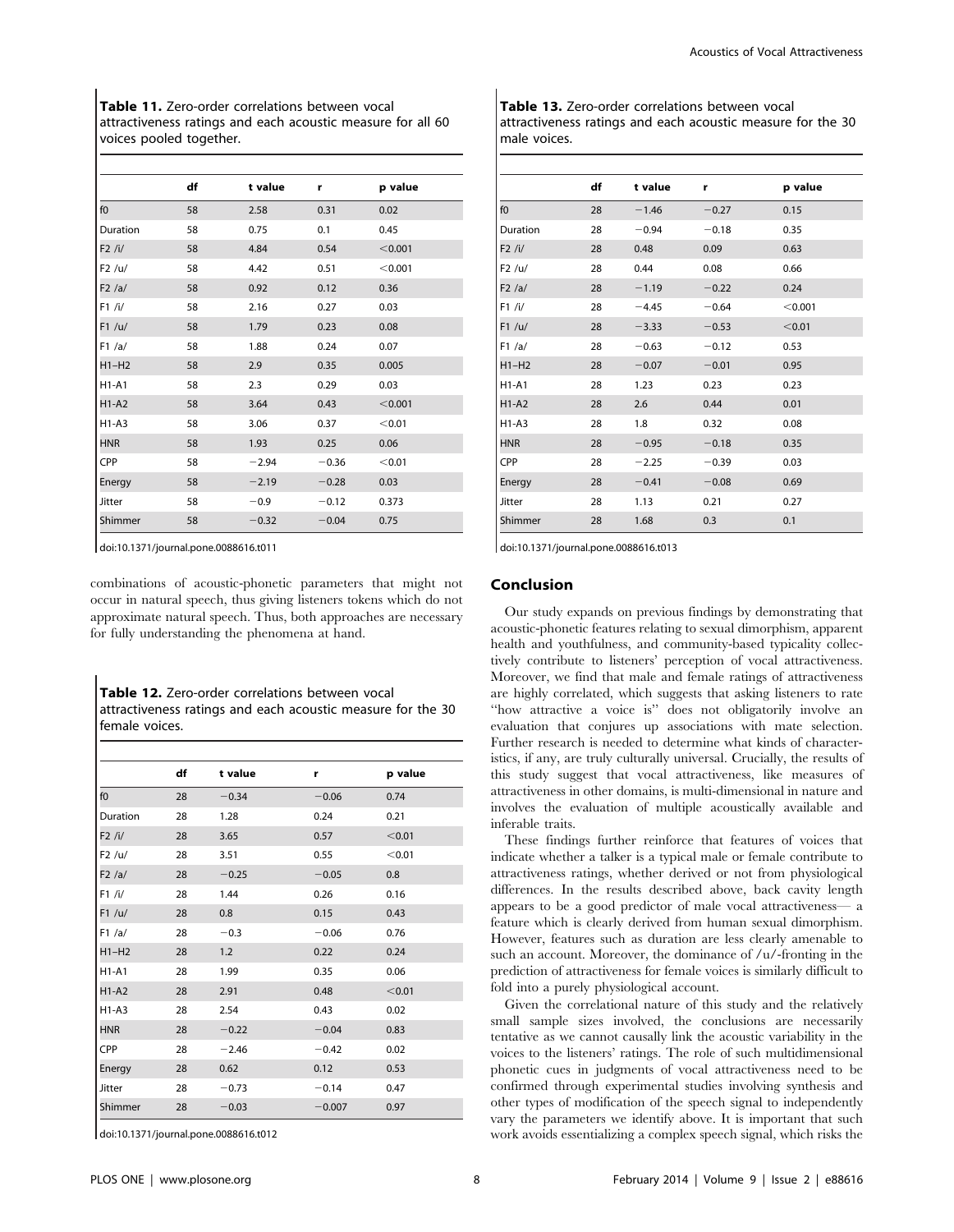creation of a misleading picture of how listeners perceive, categorize, and use the speech stream.

## Acknowledgments

Author order is alphabetical. The voices used in this study were collected for the first author's dissertation [65] and further information can be found there. We thank Jennifer Abel, Sophie Walters, the editor, Drew Rendall, and an anonymous reviewer for comments on this work. Thanks to

#### References

- 1. Lass N, Hughes K, Bowyer M, Waters L, Bourne V (1976) Speaker sex identification from voiced, whispered, and filtered isolated vowels. J Acoust Soc Am 59: 675–678.
- 2. Ptacek PH, Sander EK (1966) Age recognition from voice. J Speech Hear Res 9: 273–277.
- 3. van Dommelen W, Moxness B (1995). Acoustic parameters in speaker height and weight identification: sex-specific behaviour. Lang Speech 38: 267–287.
- 4. Walton J, Orlikoff R (1994) Speaker race identification from acoustic cues in the vocal signal. J Speech Hear Res 37: 738–745.
- 5. Scherer K, Banse R, Wallbott H (2001) Emotional inferences from vocal expression correlate across languages and cultures. J Cross Cult Psychol 32: 76– 92.
- 6. Grammer K, Fink B, Møller AP, Thornhill R (2003) Darwinian aesthetics: sexual selection and the biology of beauty. Biol Rev Camb Philos Soc 78: 385– 407.
- 7. Puts DA (2005) Mating context and menstrual phase affect women's preferences for male voice pitch. Evol Hum Behav 26: 388–397.
- 8. Feinberg DR, Jones BC, Law Smith MJ, Moore RF, DeBruine LM, et al. (2006) Menstrual cycle, trait estrogen level, and masculinity preferences in the human voice. Horm Behav 49: 215–222.
- 9. Hughes SM, Harrison MA, Gallup GG (2002) The sound of symmetry: Voice as a marker of developmental instability. Evol Hum Behav 23: 173–180.
- 10. Hughes SM, Pastizzo MJ, Gallup GG (2008) The sound of symmetry revisited: Subjective and objective analyses of voice. J Nonverbal Behav 32: 93–108.
- 11. Collins S, Missing C (2003) Vocal and visual attractiveness are related in women. Anim Behav 6: 997–1004.
- 12. Saxton T, Caryl P, Roberts SC (2006) Vocal and facial attractiveness judgments of children, adolescents and adults: the ontogeny of mate choice. Ethology 112: 1179–1185.
- 13. Riding D, Lonsdale D, Brown B (2006) The effects of average fundamental frequency and variance of fundamental frequency on male vocal attractiveness to women. J Nonverbal Behav 30: 55–61.
- 14. Puts DA, Apicella CL, Cárdenas RA (2012) Masculine voices signal men's threat potential in forager and industrial societies. Proc Biol Sci 279(1728): 601–609.
- 15. Zuckerman M, Driver R (1989) What sounds beautiful is good: The vocal
- attractiveness stereotype. J Nonverbal Behav 13: 67–82. 16. Pipitone RN, Gallup G (2008) Women's voice attractiveness varies across the menstrual cycle. Evol Hum Behav 29: 268–274.
- 17. Danoff B (1976) Afternoon Delight [Recorded by Starland Vocal Band]. On Starland Vocal Band [record]. New York: RCA Records.
- 18. Dion K, Berscheid E, Walster E (1972) What is beautiful is good. J Pers Soc Psychol 24: 285–290.
- 19. Chaiken S (1979) Communicator physical attractiveness and persuasion. J Pers Soc Psychol 37: 1387–1397.
- 20. Tuomi SK, Fisher JE (1979) Characteristics of simulated sexy voice. Folia Phoniatr Logop, 31: 242–249.
- 21. Apple W, Streeter LA, Krauss RM (1979) Effects of pitch and speech rate on personal attributions. J Pers Soc Psychol 37: 715–727.
- 22. Zuckerman M, Miyake K (1993) The attractive voice: What makes it so? J Nonverbal Behav 17(2): 119–135.
- 23. Puts DA, Gaulin SJC, Verdolini K (2006) Dominance and the evolution of sexual dimorphism in human voice pitch. Evol Hum Behav 27: 283–296.
- 24. Feinberg DR, DeBruine LM, Jones BC, Perrett DI (2008) The role of femininity and averageness of voice pitch in aesthetic judgments of women's voices. Perception 37: 615–623.
- 25. Ohala JJ (1983) The origin of sound patterns in vocal tract constraints. In MacNeilage PF, editor. The production of speech. New York: Springer-Verlag. pp. 189–216.
- 26. Ohala JJ (1984) An ethological perspective on common cross-language utilization of F0 of voice. Phonetica 41: 1–16.
- 27. Ohara Y (1992) Gender dependent pitch levels: A comparative study in Japanese and English. In Hall K, Bucholtz M, Moonwomon B, editors. Locating power: Proceedings of the Second Berkeley Women and Language Conference, Vol. 2. pp. 468–477.
- 28. Johnson K (2006) Resonance in an exemplar-based lexicon: the emergence of social identity and phonology. J Phon 43: 485–499.
- 29. van Bezooijen R (1995) Sociocultural aspects of pitch differences between Japanese and Dutch women. Lang Speech 38: 253–265.
- 30. Apicella CL, Feinberg DR, Marlowe FW (2007) Voice pitch predicts reproductive success in male hunter-gatherers. Biol Lett 3: 682–684.

Alexandre Bouchard-Côté and Eric Vatikiotis-Bateson for statistical advice.

## Author Contributions

Conceived and designed the experiments: MEB GLM JK. Performed the experiments: MEB GLM JK. Analyzed the data: MEB GLM. Contributed reagents/materials/analysis tools: MB GM. Wrote the paper: MB GM.

- 31. Hodges-Simeon CR, Gaulin SJ, Puts DA (2010) Different vocal parameters predict perceptions of dominance and attractiveness. Hum Nat 21(4): 406–427.
- 32. Pisanski K, Rendall D (2011) The prioritization of voice fundamental frequency or formants in listeners' assessments of speaker size, masculinity, and attractiveness. J Acoust Soc Am 129: 2201–2212.
- 33. Rendall D, Vokey JR, Nemeth C (2007) Lifting the curtain on the Wizard of Oz: Biased voice-based impressions of speaker size. J Exp Psychol Hum Percept Perform 33: 1208–1219.
- 34. González J (2004) Formant frequencies and body size of speaker: a weak relationship in adult humans. J Phon 32: 277–287.
- 35. Whiteside S, Hanson A, Cowell P (2004) Hormones and temporal components of speech: sex differences and effects of menstrual cyclicity on speech. Neurosci Lett 367: 44–47.
- 36. Wadnerkar M, Cowell P, Whiteside S (2006) Speech across the menstrual cycle: A replication and extension study. Neurosci Lett 408: 21–24.
- 37. Puts DA, Bailey DH, Cárdenas RA, Burriss RP, Welling LL, et al. (2013). Women's attractiveness changes with estradiol and progesterone across the ovulatory cycle. Horm Behav 63: 13–19.
- 38. Bruckert L, Bestelmeyer P, Latinus M, Rouger J, Charest I, et al. (2010) Vocal Attractiveness Increases by Averaging. Curr Biol 20: 116–120.
- 39. Langlois JH, Roggman LA (1990) Attractive faces are only average. Psychol Sci 1: 115–121.
- Yumoto E, Gould WJ, Baer T (1982) Harmonics-to-noise ratio as an index of the degree of hoarseness. J Acoust Soc Am, 71: 1544–1550.
- 41. Nı´ Chasaide A, Gobl C (1997) Voice source variation. In Hardcastle WJ, Laver J, editors. The Handbook of Phonetic Sciences. Boston: Blackwell. pp. 427–461.
- 42. Titze IR (1989) Physiologic and acoustic differences between male and female voices. J Acoust Soc Am 85: 1699–1707.
- 43. Klatt DH, Klatt LC (1990) Analysis, synthesis, and perception of voice quality variations among female and male talkers. J Acoust Soc Am 87: 820–857.
- 44. van Borsel J, Janssens J, De Bodt M (2009) Breathiness as a feminine voice characteristic: A perceptual approach. J Voice 23, 291–294.
- 45. Henton CG, Bladon RAW (1985) Breathiness in normal female speech: inefficiency versus desirability. Lang Commun 5: 221–228.
- 46. Bradlow AR, Torretta GM, Pisoni DB (1996) Intelligibility of normal speech I: Global and fine-grained acoustic-phonetic talker characteristics. Speech Commun 20: 255–272.
- 47. Simpson AP (2001) Dynamic consequences of differences in male and female vocal tract dimensions. J Acoust Soc Am 109: 2153–2164.
- 48. Simpson AP (2002) Gender-specific articulatory-acoustic relations in vowel sequences. J Phon 30: 417–435.
- 49. Babel M (2012) Evidence for phonetic and social selectivity in spontaneous phonetic imitation. J Phon 40: 177–189.
- 50. Reby D, McComb K (2003) Anatomical constraints generate honesty: acoustic cues to age and weight in roars of red deer stags. Anim Behav 65: 519–530.
- 51. Gordon M, Ladefoged P (2001) Phonation types: a cross-linguistic overview. J Phon 29: 383–406.
- 52. Keating PA, Esposito CM (2007) Linguistic voice quality. In Warren P, Watson CI, editors. Proceedings of the Eleventh Australasian International Conference on Speech Science and Technology 2006. Auckland: University of Auckland.
- 53. Fant G (1970) Acoustic theory of speech production with calculations based on X-ray studies of Russian articulations. The Hague: Mouton. 328 p.
- 54. Fitch WF, Giedd J (1999) Morphology and development of the human vocal tract: A study using magnetic resonance imaging. J Acoust Soc Am 106: 1511– 1522.
- 55. Puts DA, Hodges CR, Cárdenas RA, Gaulin SJC (2007) Men's voices as dominance signals: vocal fundamental and formant frequencies influence dominance attributions among men. Evol Hum Behav 28: 340–344.
- 56. Fitch WF (1997) Vocal tract length and formant frequency dispersion correlate with body size in rhesus macaques. J Acoust Soc Am 102: 1213–1222.
- 57. Laver J (1968) Voice quality and indexical information. Int J Lang Commun Disord 3: 43–54.
- 58. Hagiwara R (1997) Dialect variation and formant frequency: The American English vowels revisited. J Acoust Soc Am 102: 655–658.
- 59. Eckert P (2008) Where do Ethnolects Stop? Int J Biling 12: 25–42.
- 60. Aiello A (2010) A phonetic examination of California. MA thesis, University of California, Santa Cruz.
- 61. Hall-Lew L (2011) The completion of a sound change in California English. Proc Int Congr Phon Sci 17: 807–810.